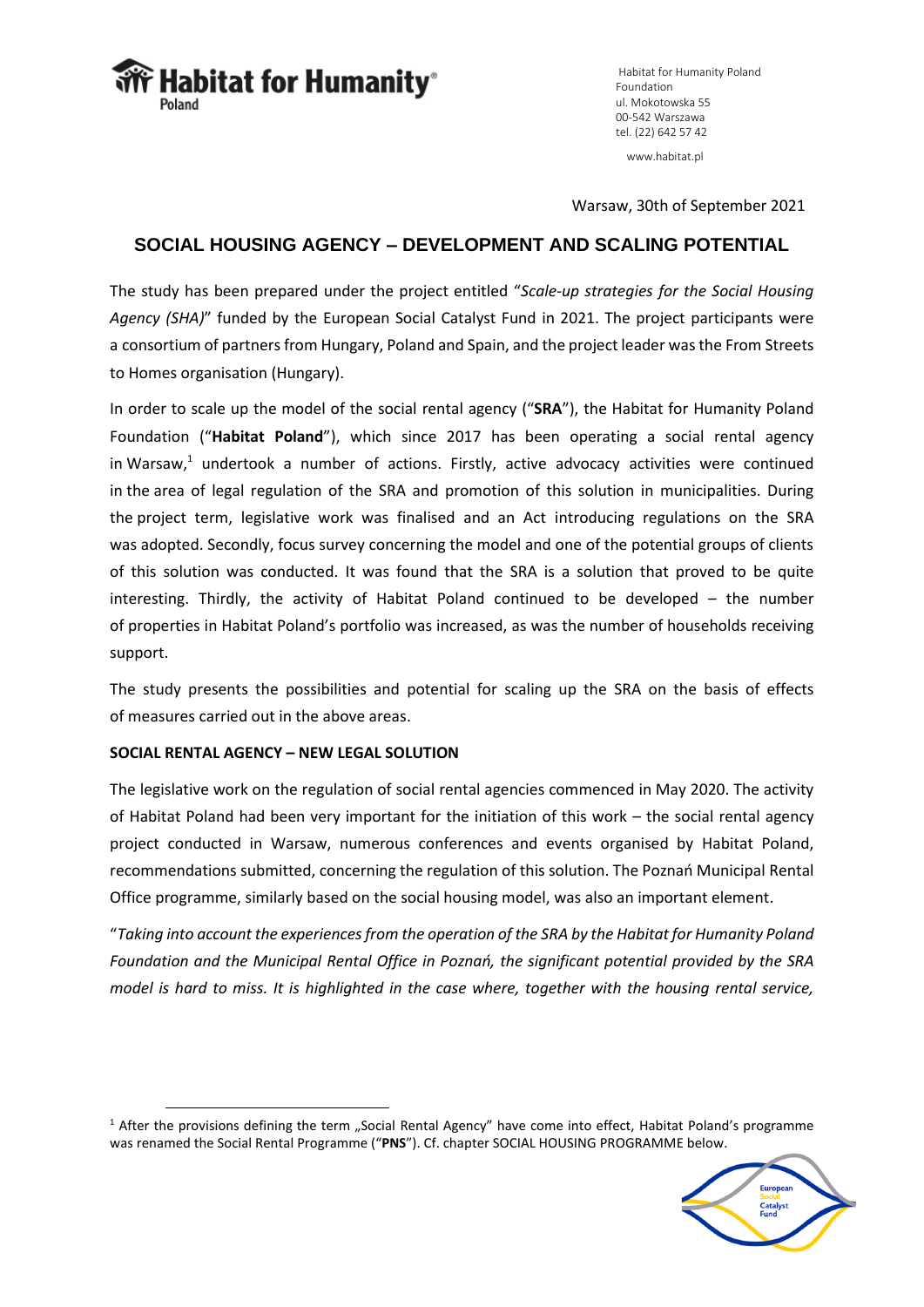



*the SRA's clients may also rely on social services, such as assistance in applying to offices for benefits, or support for jobseekers*."<sup>2</sup>

The draft Act introducing regulations on the SRA into Polish legal system underwent social consultations and was consulted with local governments. Habitat Poland presented its comments in the course of consultations, and, during the Housing Forum organised in the autumn of 2020<sup>3</sup>, prepared several discussion sessions devoted to the SRA with the participation of representatives of the central government, local governments, experts and the SRA clients.

In 2021, the last work was carried out on the draft Act, after which it was sent to the Parliament. During the work in the Parliament, Habitat Poland continued its active advocacy aimed at ensuring the most effective regulation possible for this model. For example, comments to the project were presented to the Members of Parliament<sup>4</sup> (these comments constituted the subject of a discussion or a vote during the session of the Sejm<sup>5</sup>, the Sejm Committee on Infrastructure<sup>6</sup> and the Senate Committee on Local Government and State Administration, and the Committee on Infrastructure<sup>7</sup>).

"*And Habitat for Humanity, meaning the organisation promoting SRAs and implementing them in Poland, sent, anyway, I think to all of you, also to the government, a number of important comments, proposals which, I believe that should be introduced in this Act* […]."<sup>8</sup>

Provisions regulating social housing agencies (Act of 28 May 2021 amending the Act on some forms of support for housing construction and certain other Acts) came into effect on 23 July 2021.<sup>9</sup>

# **STATUTORY MODEL OF A SOCIAL RENTAL AGENCY**

In accordance with the Act on some forms of support for housing construction, a social rental agency (SRA) is an entity conducting activity consisting in leasing residential premises or single-family houses from their owners and renting these premises or these buildings to natural persons indicated by the

<sup>&</sup>lt;sup>2</sup> Undersecretary of State in the Ministry of Development, Labour and Technology Anna Kornecka, during the speech at the 30th Sejm session on 19 May 2021, p. 16 [online:] [https://orka2.sejm.gov.pl/StenoInter9.nsf/0/519EBED65142E3CAC12586DB00015BB6/%24File/30\\_a\\_ksiazka\\_bis.pdf](https://orka2.sejm.gov.pl/StenoInter9.nsf/0/519EBED65142E3CAC12586DB00015BB6/%24File/30_a_ksiazka_bis.pdf) <sup>3</sup> Video recording from the Housing Forum – session concerning Social Housing Agencies of 6 October 2020, [online:] <https://www.youtube.com/watch?v=rQdc06B4aYM&list=PL5Wx4aI0EODS5OCV2BEMnwU01aD4XKdCA&index=5>

<sup>4</sup> Habitat for Humanity Poland, Proposed changes to the government's draft Act amending the Act on some forms of support for housing construction and certain other Acts (UD90) which was received in the Sejm on 29 March 2021 [online:]

[https://habitat.pl/files/2021.04.14%20.%20Habitat%20Poland%20.%20SAN%20.%20prozycje%20zmian%20w%20pro](https://habitat.pl/files/2021.04.14%20.%20Habitat%20Poland%20.%20SAN%20.%20prozycje%20zmian%20w%20projekcie%20ustawy.pdf) [jekcie%20ustawy.pdf](https://habitat.pl/files/2021.04.14%20.%20Habitat%20Poland%20.%20SAN%20.%20prozycje%20zmian%20w%20projekcie%20ustawy.pdf)

<sup>&</sup>lt;sup>5</sup> Stenographic Report from the 30<sup>th</sup> session of the Sejm of the Republic of Poland of 19 May 2021, p. 16 – 30 [online:] [https://orka2.sejm.gov.pl/StenoInter9.nsf/0/519EBED65142E3CAC12586DB00015BB6/%24File/30\\_a\\_ksiazka\\_bis.pdf](https://orka2.sejm.gov.pl/StenoInter9.nsf/0/519EBED65142E3CAC12586DB00015BB6/%24File/30_a_ksiazka_bis.pdf)

<sup>6</sup> Additional Report of the Committee on Infrastructure about the government's draft Act amending the Act on some forms of support for housing construction and certain other Acts (document No 1070) of 20 May 2021, [online:] <https://orka.sejm.gov.pl/Druki9ka.nsf/0/A40CC0E2872BD269C12586DB004F251C/%24File/1176%20-%20A.pdf>

<sup>7</sup> Report of the Committee for Local Government and State Administration and the Committee on Infrastructure of 17 June 2021, [online:]<https://www.senat.gov.pl/download/gfx/senat/pl/senatdruki/11513/druk/415z.pdf>

<sup>&</sup>lt;sup>8</sup> MP Hanna Gill-Piątek, during the speech in the course of the 30<sup>th</sup> session of the Sejm on 19 May 2021, p. 22 [online:] [https://orka2.sejm.gov.pl/StenoInter9.nsf/0/519EBED65142E3CAC12586DB00015BB6/%24File/30\\_a\\_ksiazka\\_bis.pdf](https://orka2.sejm.gov.pl/StenoInter9.nsf/0/519EBED65142E3CAC12586DB00015BB6/%24File/30_a_ksiazka_bis.pdf) <sup>9</sup> <https://isap.sejm.gov.pl/isap.nsf/download.xsp/WDU20210001243/O/D20211243.pdf>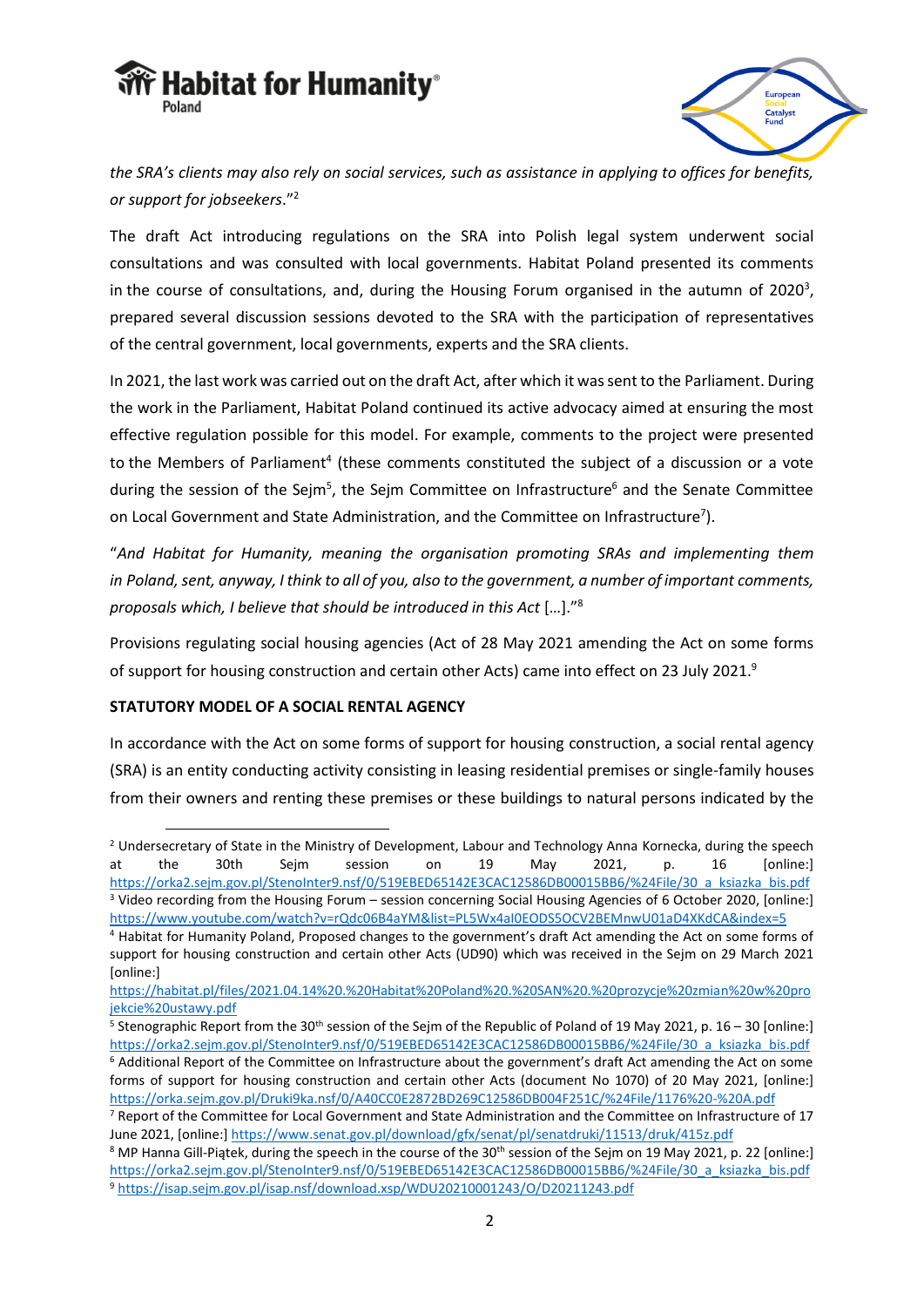



local authority on the basis of the rules specified in the Act. The SRA operates in order to create conditions for satisfying housing needs of a local community. It may operate in the form of a municipal company (a limited liability company or a joint-stock company, in which the local authority or authorities have, respectively, over 50% of votes at the meeting of shareholders or at the general assembly), a foundation, an association, or a social cooperative. Which is important, any income generated from the activity is allocated fully by the SRA for that activity.

The statutory model of operation of the SRA may be presented graphically as follows:

#### What is a social housing agency in the statutory model? **OWNER TENANT** Lease agreement for a specified period  $\blacktriangleright$  Meeting the criteria specified by the municipal Agreement with SHA - certainty of rent council resolution **SOCIAL HOUSING** payment  $\triangleright$  Verified and indicated by the municipal authorities AGENCY Fenancy management entity (SHA)  $\overline{\phantom{a}}$  Secure tenancy - tenancy agreement for a Municipal company Exemption from tax on lease income specified period Coordination of repairs · Foundation ▶ [Available rent] Rent can be higher than the lease Careful selection of tenants/ no influence on Association rent the tenant profile Additionally, only charges independent of the Social cooperative ▶ [Reduction of rent] owner ▶ [Support and additional services] ď **LOCAL AUTHORITY** Municipal council resolution concerning the SHA (determination the criteria of the first and subsequent conclusion of the agreement rules on tenancy application, verification method) Owners Selection of the SHA (municipal company or  $NGO -$  support/ entrusting the entity with performance of a public task) Cooperation agreement with the SHA (for 5 years) Indication of the SHA clients Reporting and rent subsidisation (BGK)

*Figure 1 Statutory model of the Social Housing Agency. Own study (important issues which have not been expressed directly in the Act have been stated in the brackets).*

The local authority plays an important role in the statutory model. It is the local authority that decides whether the SRA will be established / appointed within its area, it concludes the cooperation agreement with the SRA, indicates clients for the SRA, and has reporting duties. It seems to be an optimum solution to **combine the competences and resources of the local authority with the experience and client-orientated approach of a non-governmental organisation** (whereas in some cases it may be a more effective solution to conclude a cooperation agreement with a municipal company operating as the SRA – depending on the constraints in the given local authority area).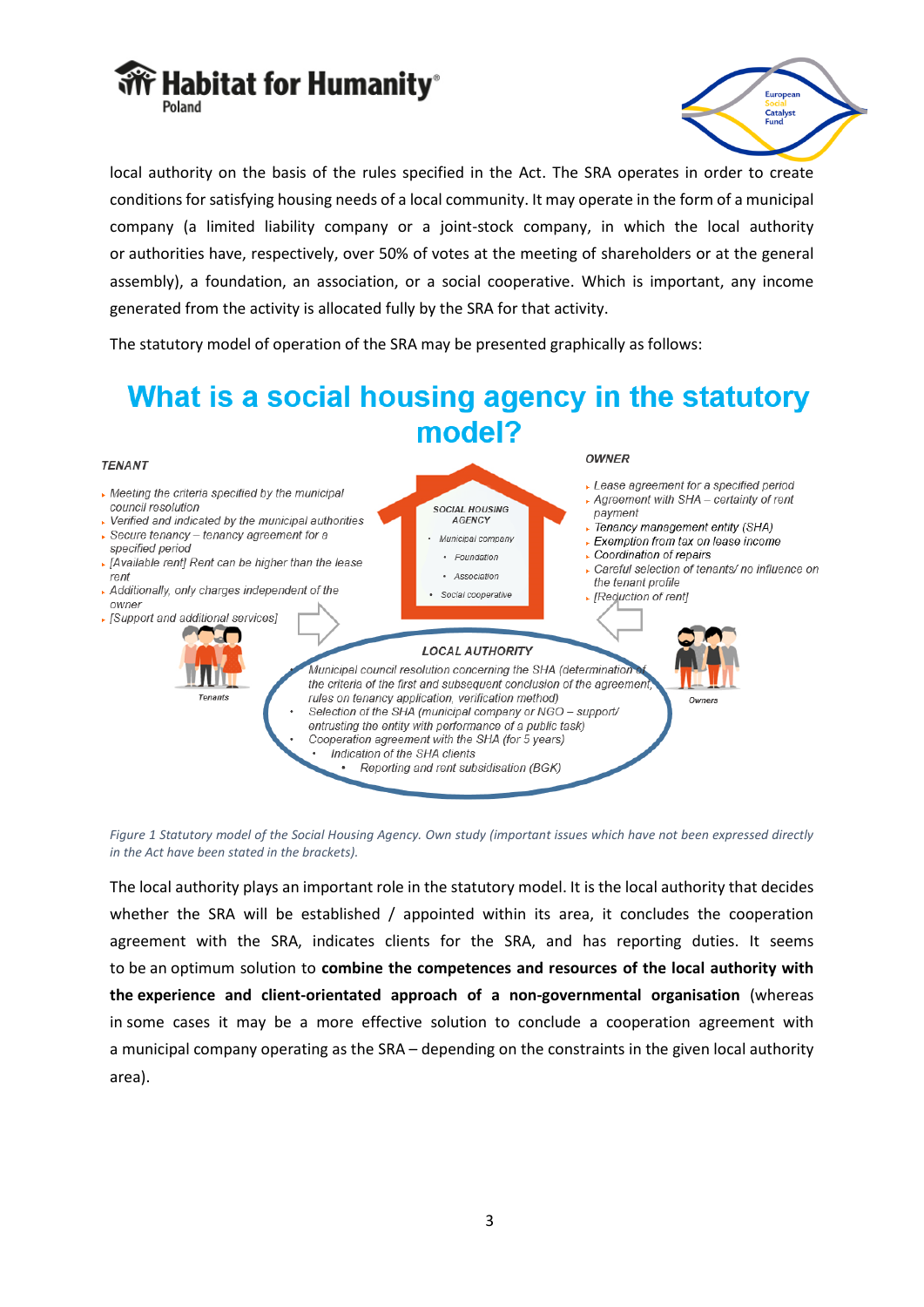



# **The municipal council's resolution should specify**<sup>10</sup>:

- criteria authorising a natural person to enter into an agreement with the SRA (may be selected from the rent subsidisation priority catalogue established in the Act of 20 July 2018 on state support for housing expenses during the first years of renting a flat, or own criteria may be determined),
- rules of natural persons applying to enter into a tenancy agreement,
- criteria which, if met, entitle the previous tenant to enter into a new tenancy agreement,
- method of verification whether the criteria have been met.

In this context, an important element is to plan the procedure for applying for the conclusion of a tenancy agreement in a manner that is accessible for the client (allowing the open attitude to the client, support, cooperation, minimum extent of bureaucratic procedures). It would be advisable to have the SRA involved already at this stage, which would allow the building of a relationship between the SRA employee and the tenant, and it would reduce the onus on the local authority. It would be good if decisions were made with the SRA's participation (e.g. a team composed of representatives of the local authority and the SRA). Nevertheless, in accordance with the Act, it is eventually the local authority that appoints the SRA's tenant<sup>11</sup>.

Moreover, the condition for the SRA to conduct activity is to conclude a **cooperation agreement** with the local authority. The agreement is concluded for a period of 5 years. In the case of the SRA operated as a foundation, an association, or a social cooperative, the agreement should be entered under the procedure of the Act on public benefit activity and voluntary activity (this is an agreement on the support for the implementation of a public task or an agreement on outsourcing the implementation of a public task). There is a possibility for extending the cooperation agreement. In the case where the SRA is operated by a municipal company, the agreement may be extended for further 5 years at the SRA's request submitted in the last year of the term of the cooperation agreement, and the extension may be repeated. However, where the SRA is operated in another form, in the case where the cooperation agreement has expired, the SRA may apply to conclude the agreement again under the procedure of the Act on public benefit activity and voluntary activity. In the latter case **it will be necessary to conduct the proceedings sufficiently in advance in order to ensure the continuity of the lease and the tenancy agreements**.

The following should be specified in the cooperation agreement $12$ :

• **number of** residential premises or single-family houses to be rented out by the SRA to natural persons indicated by the local authority, including the number of these premises or buildings

<sup>&</sup>lt;sup>10</sup> Art. 22e of the Act of 26 October 1995 on some forms of support for the housing construction.

<sup>&</sup>lt;sup>11</sup> Art. 22f (1) of the Act of 26 October 1995 on certain forms of support for housing construction.

<sup>&</sup>lt;sup>12</sup> Art. 22b of the Act of 26 October 1995 on certain forms of support for housing construction.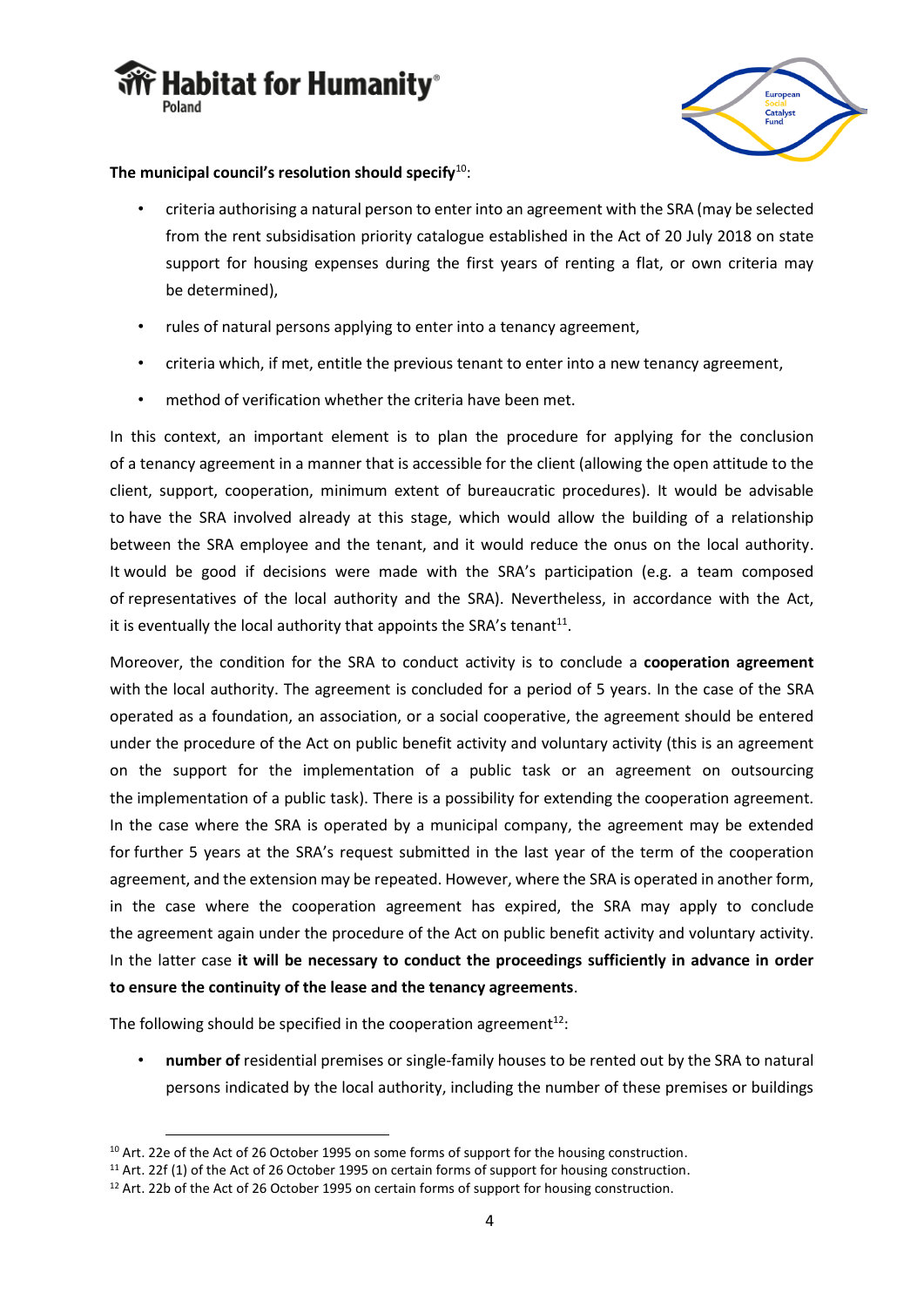



allocated for renting to persons with special housing needs, in particular disabled persons or persons raising at least three children,

- rules for **co-funding** by the local authority,
- rules for **reporting** (after the cooperation agreement has been concluded, the local authority has reporting duties towards the minister for construction, spatial planning and management, and housing),
- rules for **division of liability for unpaid rent** payable by the tenant to the SRA in the case where the tenancy has ended.

The Act also contains provisions on financing the activity of the SRA:

- co-funding of the SRA by the local authority (rules will be determined in the cooperation agreement), which constitutes a compensation for the provision of a **public service –** in the agreement, the local authority determines the type and period of performance of the public service which is compensated by this activity,
- subsidies to rent for tenants, on the basis of principles specified in the Act of 20 July 2018 on state support for housing expenses in the first years of renting a flat. The average level of subsidies assumed by the government is PLN 375 /month /household (around EUR 80),
- obligation to determine the rules for division of liability for rent arrears between the SRA and the local authority in the agreement. In this context it is extremely important to build a lasting relationship based on regular contacts and trust between the SRA employee and the tenant. Building such relationship constitutes the most important way of controlling the indebtedness in the SRA. For this reason, the recommendation of inclusion of the SRA into the procedure of verification of the criteria for conclusion of a tenancy agreement with the SAN (indicated above) is very important.

In the course of the project, talks were conducted with representatives of local governments (including the capital city of Warsaw) and a training in the form of webinar for representatives of local governments was conducted. From the point of view of local authorities, the financing of SRA's operations, as well as issues of liabilities resulting from rent arrears, damage to premises, or problems connected with the eviction of tenants who fail to fulfil their agreements constitute significant challenges.

As regards financing, the following may prove important for the development of the SRA model: (i) use of funds for regional development (including such funds as e.g. ESF+) at least during the first period in which the regulations come into force and the SRA are implemented in local authority areas, and (ii) verification of more economically sustainable models encompassing the support of the SRA in the performance of public tasks, combined with the acquisition of financing by the SRA from other sources, building a stable tenant portfolio, as well as debt mitigation and creation of the SRA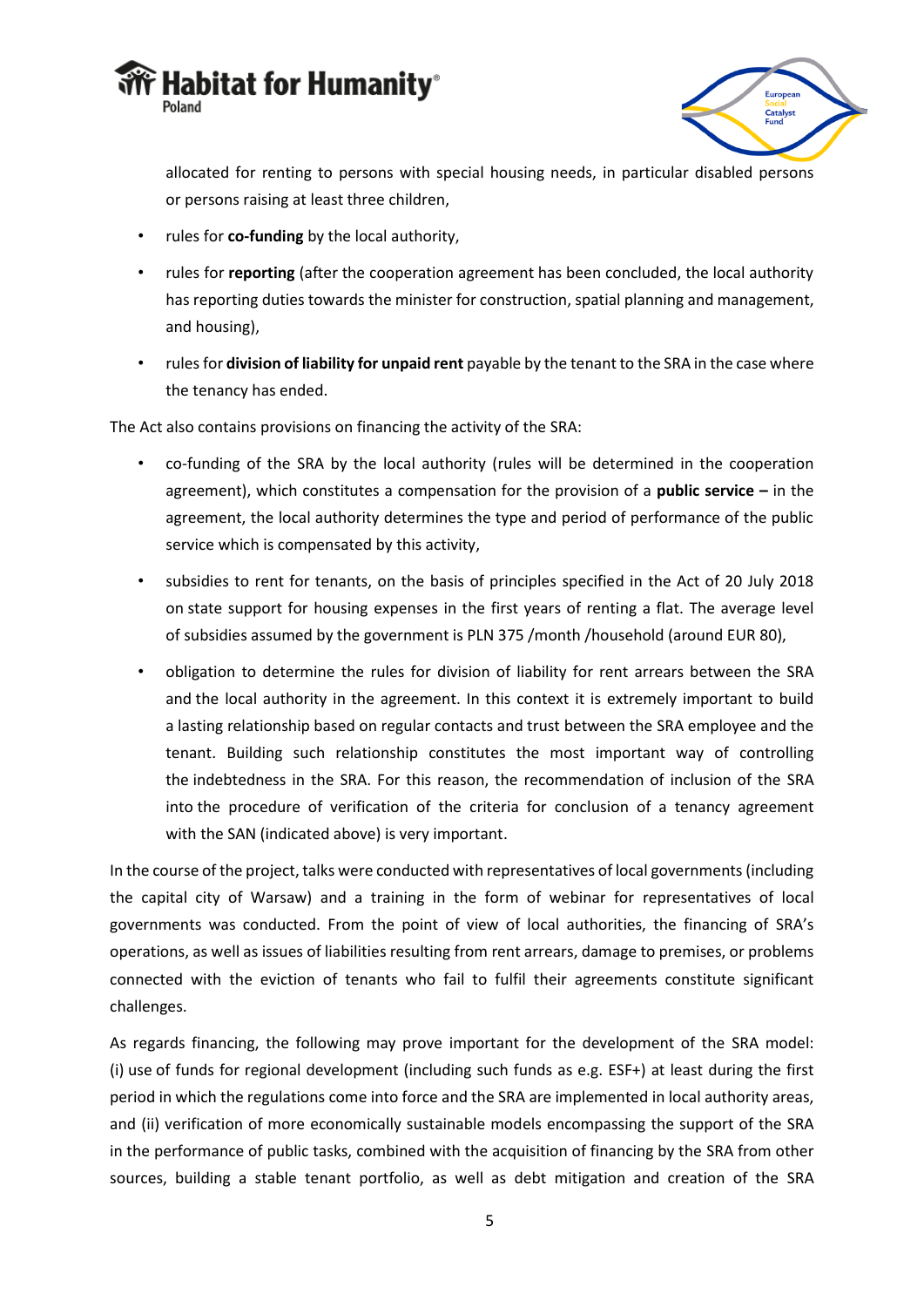



in a balanced manner, allowing for assistance to people from the so-called rent gap (who do not require significant social support). In turn, in the context of evictions of indebted tenants, the debt mitigation will be of key relevance. Building the relationship with the SRA employee, based on trust and cooperation (model implemented by Habitat Poland) constitutes the most optimum solution, which allows the significant reduction of indebtedness in the SRA.

The last element of the SRA which has not been included in the Act but has been recommended by the Ministry of Development (responsible for the project) and by Habitat Poland is the **provision of additional services to tenants by the SRA**. The SRA, in order to ensure optimum effects of its activity<sup>13</sup>, should combine housing support with other support services. In accordance with the Ministry's guidelines, **the provision of additional services may be commissioned to the SRA based on general principles**. 14

Depending on whether and what additional services will be provided by the SRA for the tenants, it may be a solution addressed to:

- people from the so-called "rent gap"<sup>15</sup> for whom the systemic housing support is limited. Under the activity conducted by Habitat Poland, measures have been undertaken to attract the interest of people from the rent gap in the SRA (cf. study results below) and to include them in the group of tenants renting housing from the SRA;
- people waiting for housing from local authority's resources (shortening the queue or reducing the waiting times); $^{16}$
- vulnerable groups (in such a case the scope of the additional services should be extensive and adapted to the needs of the specific group), having been addressed to e.g. people coming out of the homelessness crisis, senior citizens, people with disabilities, single parents, refugees or foreigners, or young people leaving institutions, seeking to gain independence.

<sup>&</sup>lt;sup>13</sup> Cf. R. Szarfenberg, A. Szarfenberg, Summary of the Pilot implementation of the Social Housing Agency model (HomeLab Warsaw - HLW), [online:[\] https://habitat.pl/files/san/Habitat\\_Poland-wnioski\\_koncowe\\_pilotaz\\_SAN-](https://habitat.pl/files/san/Habitat_Poland-wnioski_koncowe_pilotaz_SAN-Warszawa_02.2020.pdf)Warszawa 02.2020.pdf ; HomeLab - 'Integrated Housing and Labour Services in the Social Rental Enterprise Model' Final Report, [online:] [http://homelab.mri.hu/wp-content/uploads/2020/05/HomeLab-Final-report-edited\\_pdf.pdf](http://homelab.mri.hu/wp-content/uploads/2020/05/HomeLab-Final-report-edited_pdf.pdf) <sup>14</sup> Cf[. https://www.gov.pl/web/rozwoj-technologia/projekt-ustawy-wprowadzajacej-model-san-przyjety-przez-rzad--](https://www.gov.pl/web/rozwoj-technologia/projekt-ustawy-wprowadzajacej-model-san-przyjety-przez-rzad---zwiekszamy-dostepnosc-mieszkan-na-wynajem-dla-osob-o-niskich-dochodach) [zwiekszamy-dostepnosc-mieszkan-na-wynajem-dla-osob-o-niskich-dochodach](https://www.gov.pl/web/rozwoj-technologia/projekt-ustawy-wprowadzajacej-model-san-przyjety-przez-rzad---zwiekszamy-dostepnosc-mieszkan-na-wynajem-dla-osob-o-niskich-dochodach)

<sup>&</sup>lt;sup>15</sup> The term "rent gap" describes the group of people who do not meet the income criterium entitling them to conclude a housing rental agreement for a property from the local authority's resources, and at the same time they cannot afford to purchase or rent an appropriate residential property in the private market.

 $16$  The SRA could in such case be addressed to people who (i) have received a negative decision due to only the income criterion having been exceeded (provided that their income does not exceed the household eligibility limit for renting residential premises from the Social Housing Association (TBS)) or (ii) have received a positive decision – then the rental from the SRA would constitute a temporary solution until the given household is allocated the target property and the entitlement would be granted up to 14 days from the actual receipt of the target housing assistance from the local authority (taking possession of the refurbished premises), and could not be treated as the basis for waiving the eligibility for council housing.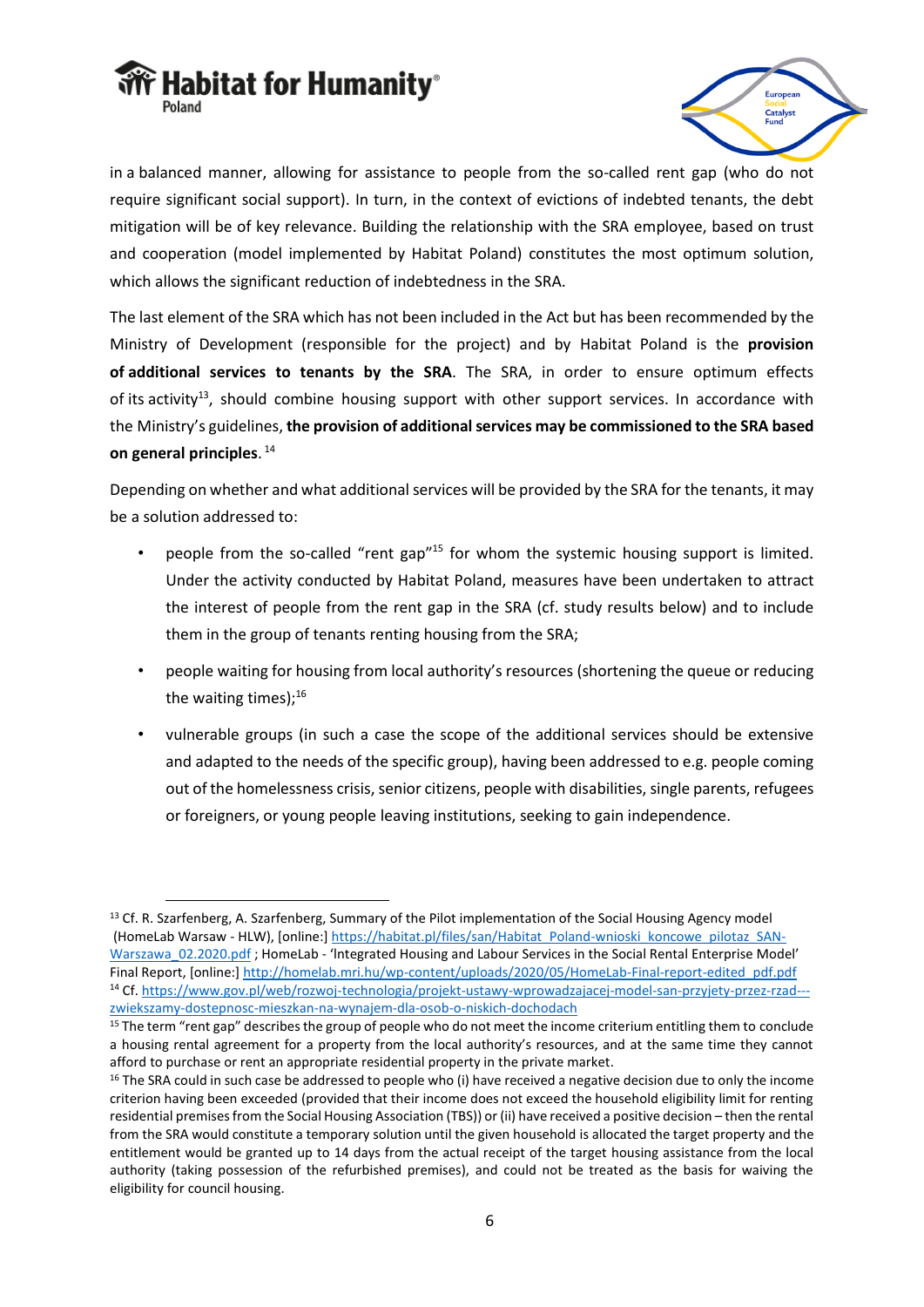



It is also worth considering the possibilities of using the SRA to conduct repairs or adaptations of empty properties – in accordance with the Act, the SRAmay refurbish leased premises and then settle the cost of the refurbishment service against the rent.<sup>17</sup>

The SRA constitutes a solution that is beneficial for local authorities, tenants and owners of premises. In particular local authorities, skilfully using the flexibility of this model and making it part of the local authority's housing or social policy, will gain a new tool to support residents and will be able to respond to challenges in a new way.



*Figure 2: Infographics. Source: own study by Habitat Poland.*

# **SURVEY OF PEOPLE FROM THE RENT GAP IN THE CONTEXT OF THE SRA**

Taking into account that one of the potential groups of the SRAs' clients may be persons meeting the criteria of the "rent gap", focus survey of this group was conducted in the course of the project. The purpose of the survey was to acquire more in-depth knowledge about the characteristics, motivation, and world of values of people from the rent gap, as well as the evaluation of the SRA concept. The survey covered the following areas: (i) learning preferences and behaviours with regard to the satisfaction of housing needs, including in relation to housing rental, (ii) learning opinions

<sup>&</sup>lt;sup>17</sup> Art. 22d of the Act of 26 October 1995 on some forms of support for housing construction.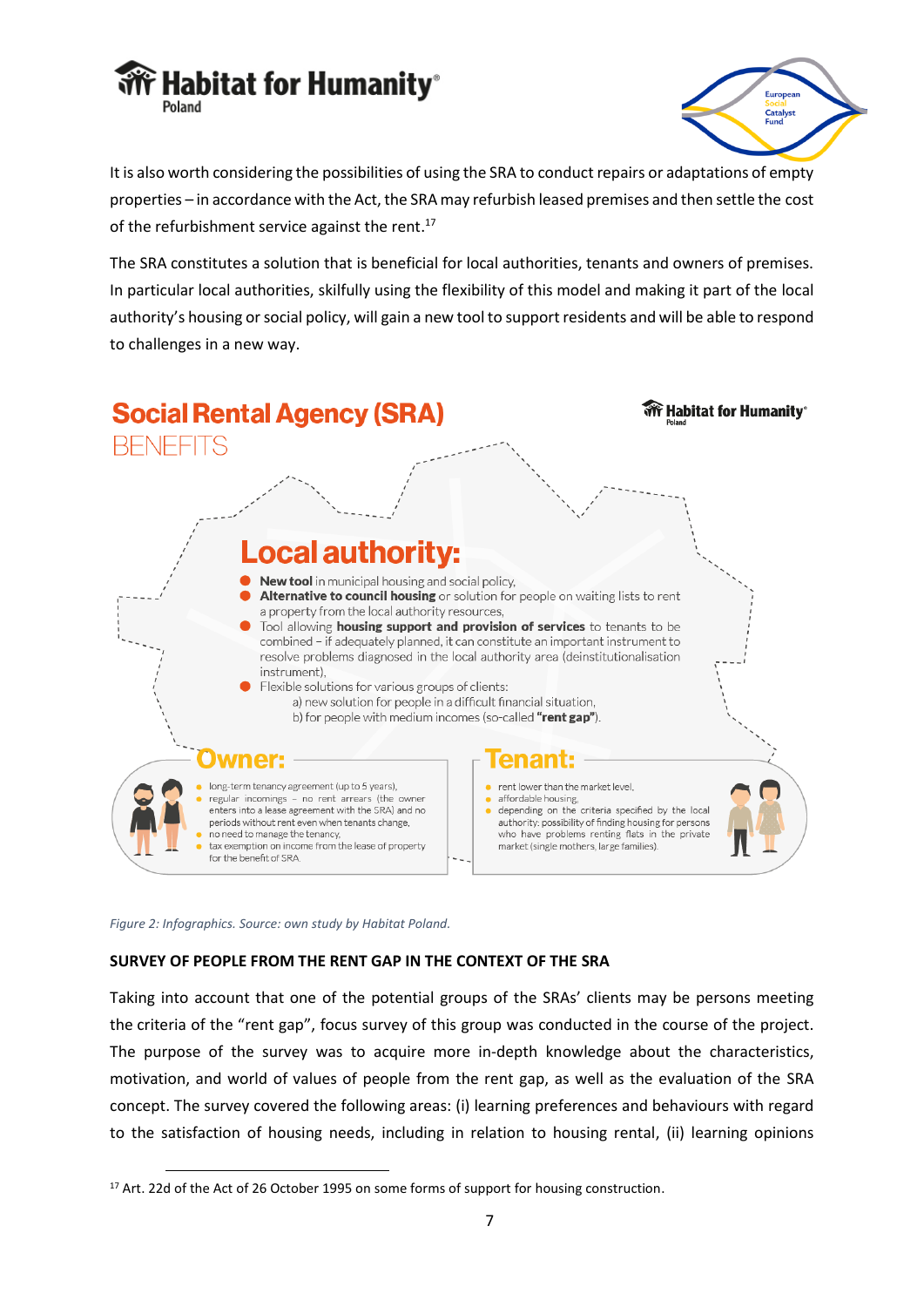



on the SRAs, including the SRA [currently PNS] operated by Habitat Poland (including the evaluation of the offer and terms of participation), and (iii) identification of factors which could increase the attractiveness of the SRA model.

The survey was conducted using the qualitative method, using the online focus group interview (FGI) technique (N=3 FGI (5 persons in a group) using the Zoom platform.

Under the survey carried out on 6-7 May 2021, residents of towns and cities with the population of 20,000-49,000 residents (1 FGI), 100,000-199,000 residents (1FGI) and over 500,000 residents (1 FGI). One of the most important survey recruitment criteria was the absence of ownership or coownership of a residential property. Persons using premises from local authority resources or using the services of the Social Rental Agency have also been excluded from the participation in the survey.

Conclusions from the survey:

- The perfect housing model for the respondents is a flat or a house with floor space suited to the number of household members (40-70 sq. m. for a flat or 100 sq. m. for a house), in an attractive location, matching their individual needs (balcony, lift, etc.). It is to be first and foremost a place where they feel good and to which they are happy to return. **Own property is preferred, however a rented flat also has its benefits – it ensures mobility, is not a financial burden.** According to the respondents, the cost of upkeep of a flat (rent plus service charges in total) should not exceed 30% of the household's income.
- The respondents know different forms of the legal title to housing, however, previously they have never encountered Social Rental Agencies. They associated the SRA concept most with the **Social Housing Association (TBS**) and municipal housing.
- **The SRA model has been evaluated positively, with some even being enthusiastic about it,**  at the level of the general concept. The respondents see the need for creating a new possibility of satisfying housing needs for persons who, due to their life and financial situation, have difficulties with renting a property in the open market, or who cannot or will not take out a mortgage. It would also be a good solution for people disappointed with commercial rental agencies or property owners, and those who cannot benefit from council housing.
- The attractiveness of the idea creates **concerns that the programme assumptions are too idealistic and cannot be adapted to the realities of the Polish housing market.** The greatest doubts refer to the cost effectiveness of such solution for property owners applying to the SRA. Many questions concerning the tenant selection criterion have also appeared (certificate of permanent employment, income level, etc.).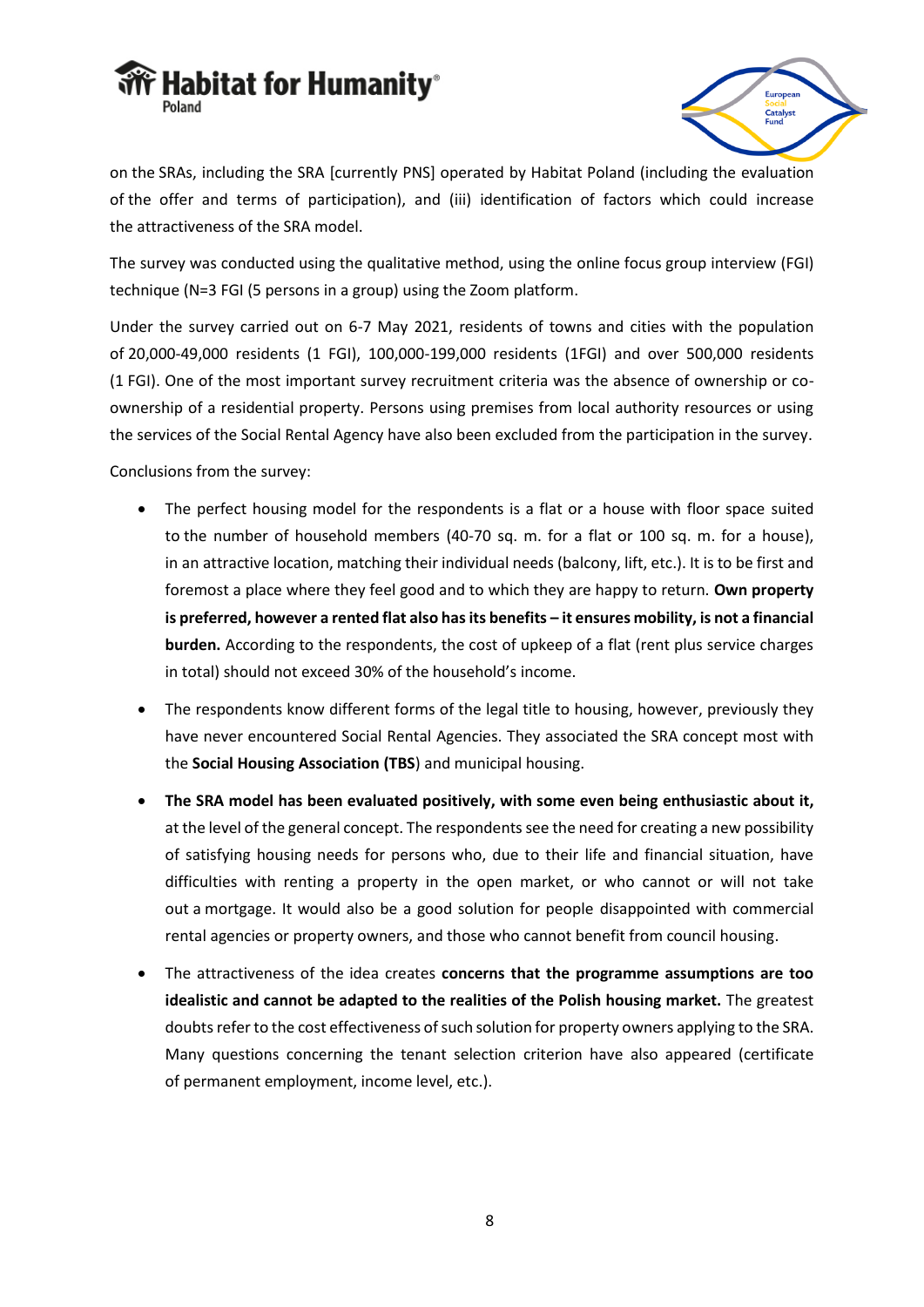



## **SOCIAL RENTAL PROGRAMME**

During the term of the project, the Habitat Poland programme was developed and underwent certain modifications.

Firstly, after regulations defining the term Social Rental Agency had come into effect, the Habitat Poland programme changed its name to Social Rental Programme (Program Najmu Społecznego, "**PNS**"). Habitat Poland's programme does not meet the statutory requirements of the SRA – it is not operated on the basis of a municipal council's resolution, it does not support people indicated by the local authority, and Habitat Poland has not concluded an agreement with the local authority. Therefore, the PNS tenants may not benefit from rent subsidies, and property owners – from the tax exemption on their income. On the other hand, Habitat Poland has the freedom and possibility to offer support to persons applying to the Foundation (it is not bound by the criteria specified in the municipal council's resolution).

Secondly, in the course of the project the scale of operation of Habitat Poland's programme expanded. The following diagram illustrates the increase in the number of properties:

| <b>Number of properties</b> | 2018 | 01.2019        | 01.2020 | 02.2021 | 08.2021 |
|-----------------------------|------|----------------|---------|---------|---------|
| council housing             | 14   | 14             | 14      | 14      | 14      |
| private                     |      | $\overline{4}$ | 12      | 24      | 28      |

*Table 2 Number of properties in Habitat Poland's programme.* 

Additionally, in the course of the project, PNS also took over the formal administration of other flats refurbished by Habitat Poland and handed over for administration to non-governmental organisations specialising in supporting specific groups (under the Empty Spaces project).

Since 2018, nearly 90 families (216 persons) have benefitted from services provided by the PNS (previously SRA). During that time, 19 properties have been refurbished.

42 households (i.e. 127 persons) are using the PNS support as of September 2021. It is worth noting the number of foreigners – they constitute half of the people benefitting from the programme (63 persons). This is due among other things to numerous difficulties encountered by foreigners in the private rental market in Poland.

Thirdly, in the course of the project, the PNS provided more precise (i) participation criteria, (ii) recruitment principles, and (iii) offer.

Participation criteria – persons who are eligible to receive support from the PNS:

• have regulated residency in the Republic of Poland,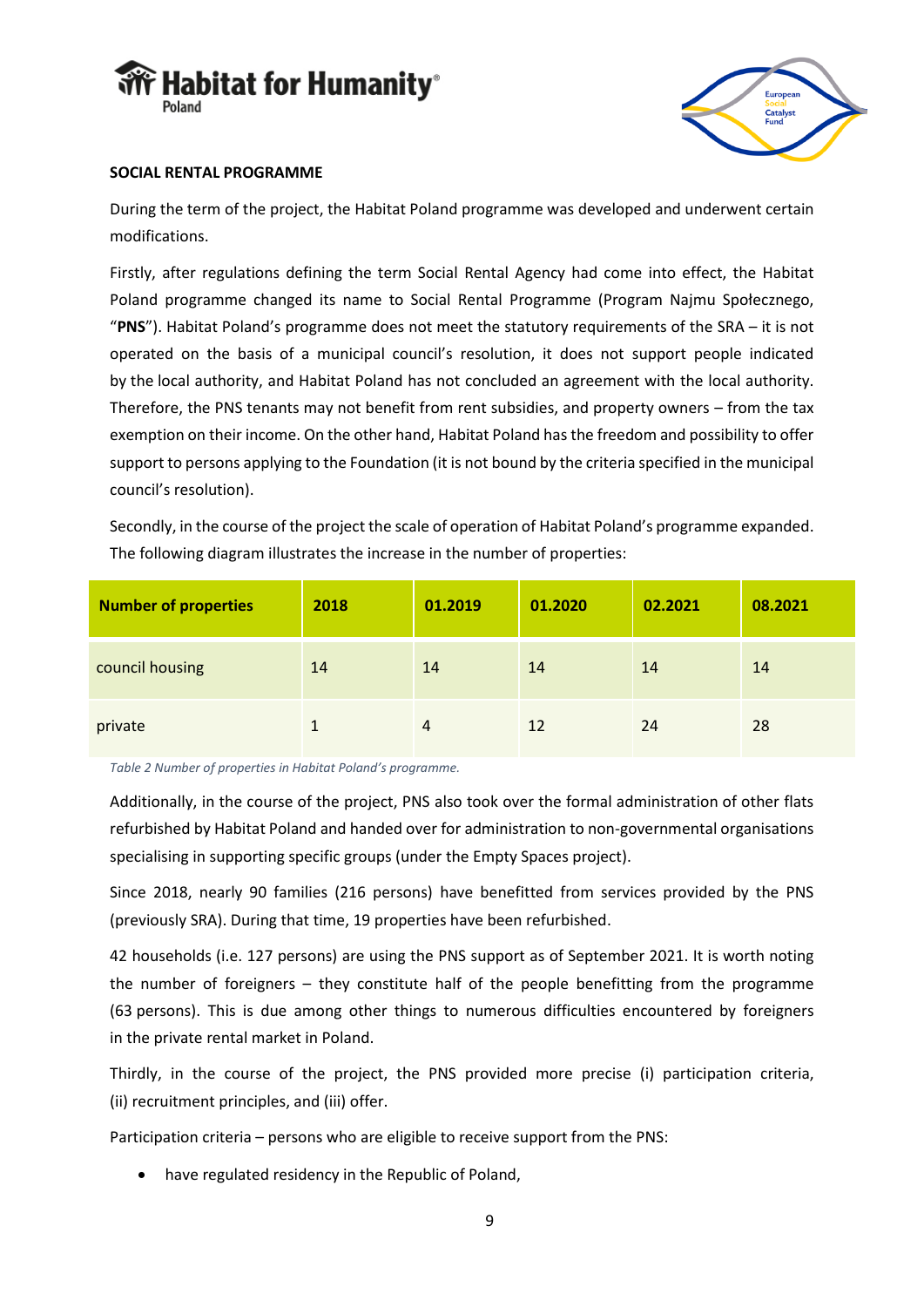



- have steady, documented source of income,
- are grappling with housing difficulties,
- are willing to change their life situation,
- meet the income criterion, on the assumption that the rent, together with service charges for the flat, may not exceed 50% of all income generated by the household and may not be lower than 30% of the household's income.

The process of recruitment to the PNS consists of several stages. First, the candidate applies and provides the necessary documents (recruitment form, GDPR statement, employer's certificate confirming earnings, housing needs form). Next, the SRA team qualifies the candidate in accordance with the criteria adopted, and afterwards notifies the candidate about the result. In the end, after a positive decision, the following take place: (i) signing of the participation agreement, (ii) determination of the housing needs, (iii) search for the housing (presentation of maximum three offers) and (iv) signing the subletting agreement for a specified period (1 year) with the possibility of its extension.

The PNS offer encompasses tenancy administration and social support. Under the social support, assistance in basic official business is offered (e.g. filling in applications for 500+ programme, social welfare (OPS) benefits, residence registration), provision of information about outlets offering free legal aid, psychological assistance, and vocational guidance, diagnosis of the financial situation (analysis of the household budget and debts) as well as assistance in managing the household budget, and support in contacts with institutions (e.g. during the procedure of enrolling a child with a school or nursery).

The conclusions concerning the organisation and clients of the Social Rental Programme (PNS) that are relevant for SRAs set up in the statutory model include several most important ones:

- Considering the diverse group of clients, **the scope of support provided to households varies.**  This is determined among other things by the different life situation of households, their different sizes, divergent needs and different time that which passed since the accession to the social rental programme;
- Statistically, foreign families are larger, they also encounter greater difficulties in dealing with official matters (and they also struggle due to the language barrier), therefore they need more work and more support;
- It is impossible (and it does not seem effective) to determine the number of hours of work of a PNS employee dedicated to one household. It is necessary to ensure flexibility and possibility of providing support to a household to the extent appropriate for its needs;